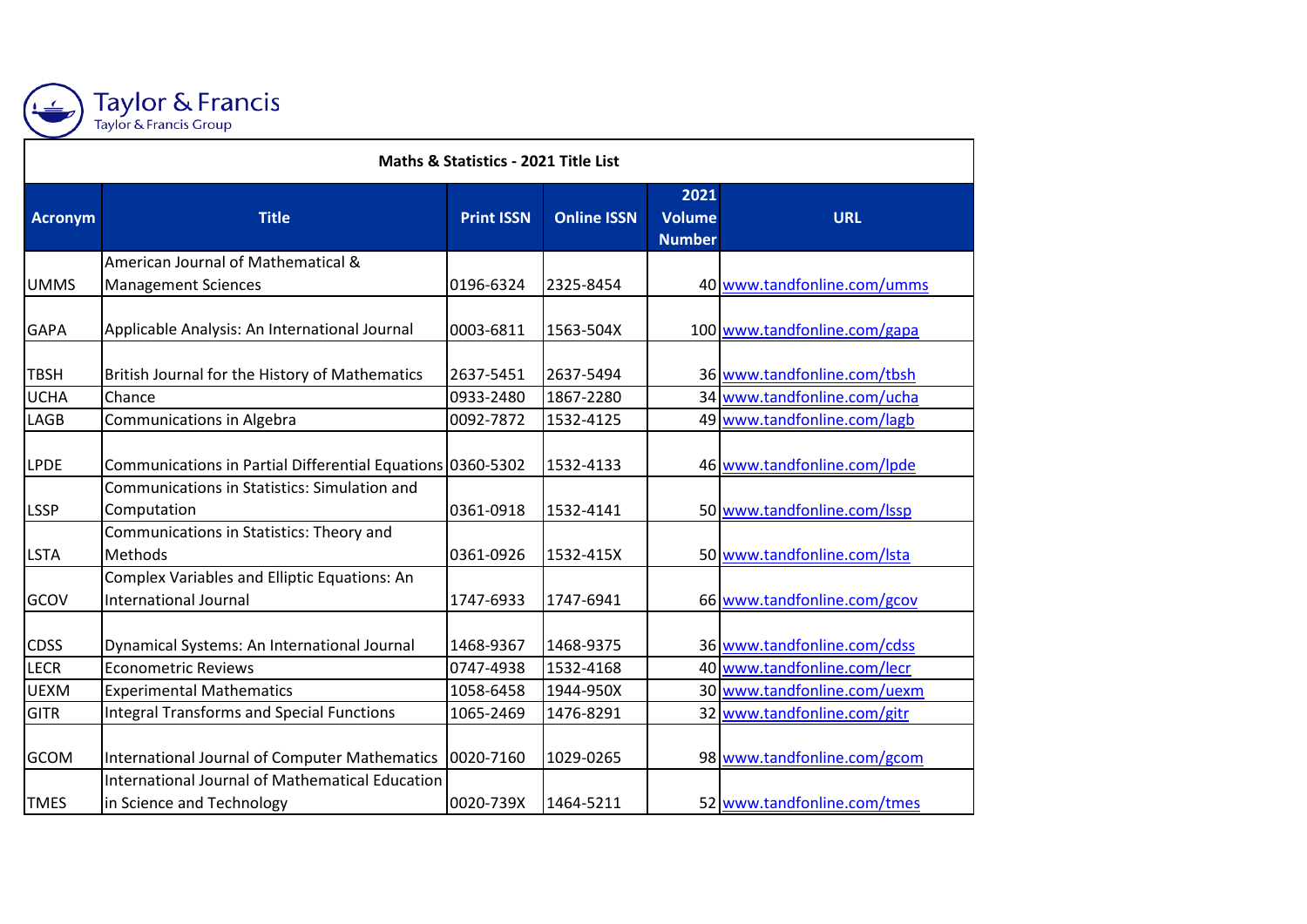| <b>GIPE</b> | Inverse Problems in Science and Engineering                | 1741-5977 | 1741-5985 | 29 www.tandfonline.com/gipe  |
|-------------|------------------------------------------------------------|-----------|-----------|------------------------------|
| <b>CJAS</b> | Journal of Applied Statistics                              | 0266-4763 | 1360-0532 | 48 www.tandfonline.com/cjas  |
| <b>LBPS</b> | Journal of Biopharmaceutical Statistics                    | 1054-3406 | 1520-5711 | 31 www.tandfonline.com/lbps  |
| <b>UBES</b> | Journal of Business & Economic Statistics                  | 0735-0015 | 1537-2707 | 39 www.tandfonline.com/ubes  |
|             | Journal of Computational and Graphical                     |           |           |                              |
| <b>UCGS</b> | <b>Statistics</b>                                          | 1061-8600 | 1537-2715 | 30 www.tandfonline.com/ucgs  |
|             |                                                            |           |           |                              |
| <b>GDEA</b> | Journal of Difference Equations and Applications 1023-6198 |           | 1563-5120 | 27 www.tandfonline.com/gdea  |
|             | Journal of discrete mathematical Sciences and              |           |           |                              |
| <b>TDMC</b> | Cryptography                                               | 0972-0529 | 2169-0065 | 24 www.tandfonline.com/tdmc  |
|             | Journal of Dynamical Systems and Geometric                 |           |           |                              |
| <b>TDSG</b> | <b>Theories</b>                                            | 1726-037X | 2169-0057 | 19 www.tandfonline.com/tdsg  |
|             | Journal of Information and Optimization                    |           |           |                              |
| <b>TIOS</b> | Sciences                                                   | 0252-2667 | 2169-0103 | 42 www.tandfonline.com/tios  |
| <b>NILT</b> | Journal of Interdisciplinary Mathematics                   | 0972-0502 | 2169-012X | 24 www.tandfonline.com/tjim  |
|             |                                                            |           |           |                              |
|             | Journal of Mathematics and Music:                          |           |           |                              |
|             | Mathematical and Computational Approaches                  |           |           |                              |
| <b>TMAM</b> | to Music Theory, Analysis and Composition                  | 1745-9737 | 1745-9745 | 15 www.tandfonline.com/tmam  |
| <b>TMAA</b> | Journal of Mathematics and the Arts                        | 1751-3472 | 1751-3480 | 15 www.tandfonline.com/tmaa  |
| <b>GNST</b> | Journal of Nonparametric Statistics                        | 1048-5252 | 1029-0311 | 33 www.tandfonline.com/gnst  |
| <b>UJQT</b> | Journal of Quality Technology                              | 0022-4065 | 2575-6230 | 53 www.tandfonline.com/ujqt  |
|             | Journal of Statistical Computation and                     |           |           |                              |
| <b>GSCS</b> | Simulation                                                 | 0094-9655 | 1563-5163 | 91 www.tandfonline.com/gscs  |
|             |                                                            |           |           |                              |
| <b>TSMS</b> | Journal of Statistics and Management Systems               | 0972-0510 | 2169-0014 | 24 www.tandfonline.com/tsms  |
|             |                                                            |           |           |                              |
| <b>UASA</b> | Journal of the American Statistical Association            | 0162-1459 | 1537-274X | 116 www.tandfonline.com/uasa |
| <b>GLMA</b> | Linear and Multilinear Algebra                             | 0308-1087 | 1563-5139 | 69 www.tandfonline.com/glma  |
| <b>UMHO</b> | <b>Math Horizon</b>                                        | 1072-4117 | 1947-6213 | 28 www.tandfonline.com/umho  |
| <b>UMMA</b> | <b>Mathematics Magazine</b>                                | 0025-570X | 1930-0980 | 94 www.tandfonline.com/umma  |